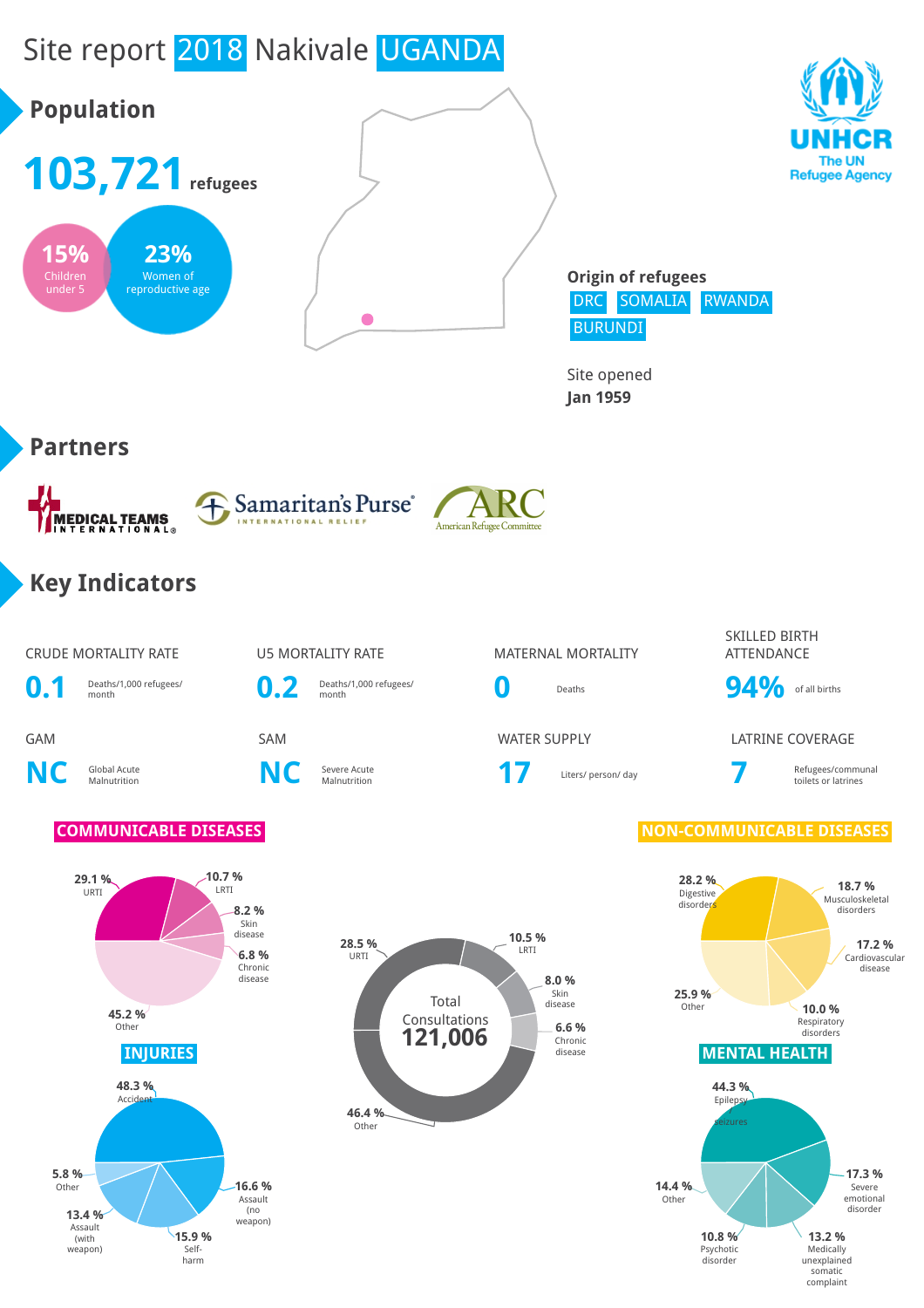### **Public Health**

| <b>HEALTH STAFFING</b>                                      | <b>INDICATOR</b> | <b>STANDARD</b> |           | <b>MORBIDITY</b>                                 | <b>INDICATOR</b> | <b>STANDARD</b> |   |  |
|-------------------------------------------------------------|------------------|-----------------|-----------|--------------------------------------------------|------------------|-----------------|---|--|
| Number of medical doctors                                   | 3                | 1: 50,000       | ▲         | Incidence of malaria among children under<br>5   | 6                |                 |   |  |
| Number of qualified nurses                                  | 75               | 1:10,000        | ◙         | Incidence of watery diarrhoea among              | 24               |                 |   |  |
| Number of community health workers                          | 224              | 1: 1,000        | ◙         | children under 5                                 |                  |                 |   |  |
| <b>ACCESS AND UTILIZATION</b>                               | <b>INDICATOR</b> | <b>STANDARD</b> |           | Incidence of pneumonia among children<br>under 5 | 29               |                 |   |  |
| Consultations per trained clinician per day                 | 44               | < 50            | ◙         | Incidence of pneumonia among over 5              | 10               |                 |   |  |
| Health utilisation rate (new visits / refugee /             | 1.0              | $1 - 4$         | $\bullet$ | Tuberculosis success rate                        | 76%              | < 90%           | ▲ |  |
| year)<br>Proportion of host population consultations        | 13%              |                 |           | Were any MDR/X-TB cases diagnosed among<br>PoCs? | <b>No</b>        | <b>No</b>       | ☺ |  |
| <b>MORTALITY</b>                                            | <b>INDICATOR</b> | <b>STANDARD</b> |           | <b>VACCINATION</b>                               | <b>INDICATOR</b> | <b>STANDARD</b> |   |  |
| <b>Crude Mortality Rate</b><br>(CMR) (/1000/month)          | 0.1              | < 0.75          | Ø         | Full vaccination coverage                        | <b>NR</b>        |                 |   |  |
| <b>Under-five Mortality Rate</b><br>(U5MR) (/1000/month)    | 0.2              | < 1.5           | Ø         | Measles vaccination coverage                     |                  | Not collected   |   |  |
| <b>Infant Mortality Rate</b><br>(IMR) (/1000 livebirths)    | 7.7              | < 30            | Ø         | Source of vaccination data                       | <b>HIS</b>       |                 |   |  |
| <b>Neonatal Mortality Rate</b><br>(NNMR) (/1000 livebirths) | 4                | < 20            | Ø         | <b>IN-PATIENT DEPARTMENT (IPD)</b>               | <b>INDICATOR</b> | <b>STANDARD</b> |   |  |
| <b>OUTBREAK ALERT AND RESPONSE</b>                          | <b>INDICATOR</b> | <b>STANDARD</b> |           | Average length of stay (days)                    | 2.1              |                 |   |  |
| Proportion of outbreaks investigated within 48<br>hours     | 100%             | 100%            | Ø         | Case fatality rate                               | 0.0              |                 |   |  |
| Number of outbreaks reported                                | 5                |                 |           | Hospitalisation rate                             | 69.0             | $50 - 150$      | Ø |  |

### **Reproductive Health**

| <b>ANTENATAL CARE</b>                                                                     | <b>INDICATOR</b> | <b>STANDARD</b> |   | <b>FAMILY PLANNING</b>                                                      | <b>INDICATOR</b> | <b>STANDARD</b> |                               |
|-------------------------------------------------------------------------------------------|------------------|-----------------|---|-----------------------------------------------------------------------------|------------------|-----------------|-------------------------------|
| Antenatal care coverage                                                                   | 58%              | > 90%           | Ω | Contraceptive prevalence rate                                               | 32%              | $\geq 30\%$     | $\bm{\bm{\vartriangleright}}$ |
| Coverage of antenatal tetanus vaccination                                                 | 95%              | >95%            |   | Source of contraceptive prevalence data                                     | <b>HIS</b>       |                 |                               |
| <b>DELIVERY CARE</b>                                                                      | <b>INDICATOR</b> | <b>STANDARD</b> |   | SEXUAL AND GENDER-BASED VIOLENCE (SGBV)                                     | <b>INDICATOR</b> | <b>STANDARD</b> |                               |
| Proportion of births attended by skilled<br>personnel                                     | 94%              | $\geq 90\%$     | Ø | Total number of reported rapes                                              | 56               |                 |                               |
| Proportion of births conducted by caesarean<br>section                                    | 3%               | $5 - 15%$       | ظ | Proportion of eligible rape survivors provided<br>with PEP within 72 hours  | 72%              | 100%            | $\boldsymbol{\omega}$         |
| Proportion of newborn infants with low birth<br>weight (<2500 gs) (weighed within 72 hrs) | 4%               | < 15%           |   | Proportion of eligible rape survivors provided<br>with ECP within 120 hours | 33%              | 100%            | $\boldsymbol{\Omega}$         |
| Proportion of teenage pregnancies                                                         | 2%               |                 |   | SEXUALLY TRANSMITTED INFECTIONS (STIS)                                      | <b>INDICATOR</b> | <b>STANDARD</b> |                               |
| Still birth rate (/ 1000 total births / month)                                            |                  |                 |   | Number of genital ulcer diseases                                            | 154              |                 |                               |
| Number of maternal deaths                                                                 | $\mathbf{0}$     |                 |   | Number of Pelvic Inflammatory diseases                                      | 495              |                 |                               |
| Proportion of maternal deaths investigated<br>within 48 hours                             |                  | 100%            |   |                                                                             |                  |                 |                               |